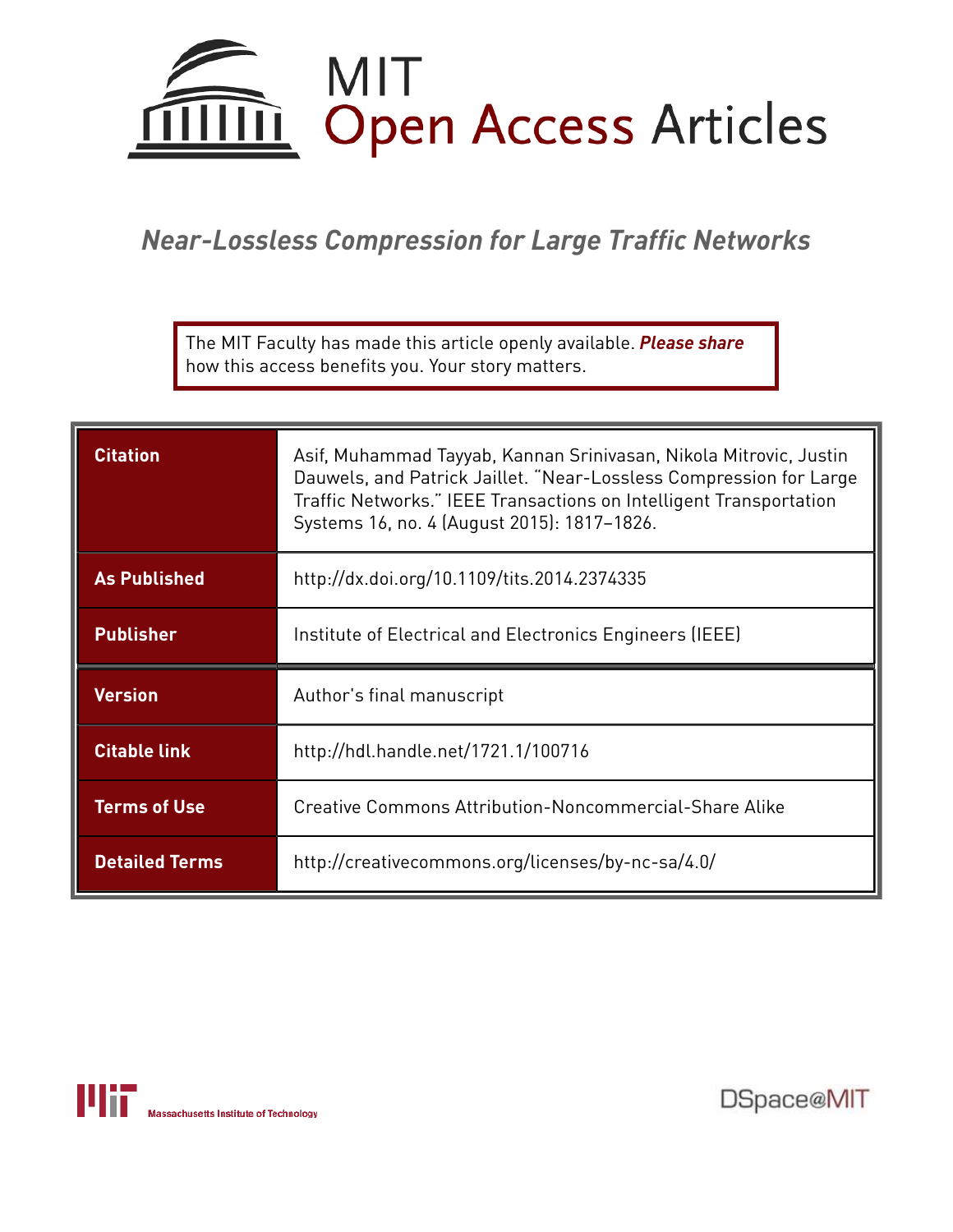# Near-Lossless Compression for Large Traffic **Networks**

Muhammad Tayyab Asif, *Student Member, IEEE,* Kannan Srinivasan, *Member, IEEE,* Nikola Mitrovic, *Student Member, IEEE,* Justin Dauwels\*, *Senior Member, IEEE,* and Patrick Jaillet

*Abstract***—With advancements in sensor technologies, intelligent transportation systems (ITS) can collect traffic data with high spatial and temporal resolution. However, the size of the networks combined with the huge volume of the data puts serious constraints on the system resources. Low-dimensional models can help ease these constraints by providing compressed representations for the networks. In this study, we analyze the reconstruction efficiency of several low-dimensional models for large and diverse networks. The compression performed by low-dimensional models is lossy in nature. To address this issue, we propose a near-lossless compression method for traffic data by applying the principle of lossy plus residual coding. To this end, we first develop low-dimensional model of the network. We then apply Huffman coding in the residual layer. The resultant algorithm guarantees that the maximum reconstruction error will remain below a desired tolerance limit. For analysis, we consider a large and heterogeneous test network comprising of more than** 18000 **road segments. The results show that the proposed method can efficiently compress data obtained from a large and diverse road network, while maintaining the upper bound on the reconstruction error.**

*Index Terms***—Low-dimensional models, near-lossless compression.**

#### I. INTRODUCTION

Advancements in sensor technologies have enabled intelligent transportation systems (ITS) to collect traffic information with high spatial and temporal resolution [1]–[3]. This has led to the development of data driven algorithms for many traffic related applications such as sensing, traffic prediction, estimation, and control [4]–[14]. However, the huge size of collected data poses another set of challenges. These challenges include storage and transmission of these large data sets in an efficient manner. Moreover, nowadays many ITS applications need to transfer information to remote mobile devices [15], [16]. These devices usually have limited storage capacity and may also have limited bandwidth. In such scenarios, efficient data compression can be considered as a major requirement for optimal system operation.

We propose to utilize spatial and temporal patterns for efficient compression of traffic data sets. Traffic parameters

Patrick Jaillet is with the Department of Electrical Engineering and Computer Science, School of Engineering, and also with the Operations Research Center, Massachusetts Institute of Technology, Cambridge, MA 02139 USA. He is also with the Center for Future Urban Mobility, Singapore-MIT Alliance for Research and Technology, Singapore (e-mail: jaillet@mit.edu).

\*Justin Dauwels is the corresponding author.

tend to exhibit strong spatial and temporal correlations [7], [17]. These spatial and temporal relationships can help to obtain a low-dimensional representation for a given network. The low-dimensional models have been previously considered for applications related to feature selection [7], [17], [18], missing data imputation [4], [12] and estimation [3], [14]. Low-dimensional models provide compressed state for a given network. Hence, they are naturally suited for data compression.

Previous studies related to traffic data compression have mostly focused on data from a single road or small subnetworks [19]–[22]. Yang et al. compressed flow data obtained from individual links using 2D wavelet transform [19]. They did not provide any numerical analysis regarding the compression efficiency of the method. Shi et al. performed compression of data obtained from a single loop detector using wavelets [21]. Qu et al. applied principal component analysis (PCA) to compress data obtained from a small road network. They analyzed the compression efficiency of PCA for traffic flow data [20]. However, they did not provide any comparison with other low-rank approximation techniques. Hofleitner et al. proposed non-negative matrix factorization (NMF) to obtain low-dimensional representation of a large network consisting of around 2626 road segments [3]. They used NMF to extract spatial and global patterns in the network. However, no analysis in terms of reconstruction efficiency of NMF was provided. In a related study, we compared the reconstruction efficiency of different low-dimensional models which were obtained from matrix and tensor based subspace methods for a network comprising of around 6000 road segments [23].

The previous studies related to low-dimensional models such as in [3], [13], [19], [20], [22]–[26] only consider lossy compression. In lossy compression, there is no bound on the maximum absolute error (MAE). In terms of traffic data sets, lossy compression does not provide any bound on the loss of information during individual time instances. For instance, consider  $x(t)$  to be the traffic speed on a certain road at time *t*. Let us denote the reconstructed speed value, as a result of lossy compression, by  $\hat{x}(t)$ . Lossy compression schemes provide no guarantee that the absolute reconstruction error  $|x(t) - \hat{x}(t)|$ will remain below a certain threshold  $\delta$ .

In summary, we can state that previous studies related to traffic data compression have focused on data collected from either individual roads or small networks [19]–[22]. These studies do not typically compare the reconstruction efficiency of various low-dimensional models for a given road network [3], [13], [19], [20]. Furthermore, the proposed methods do not provide any upper bound on the maximum loss of information.

Muhammad Tayyab Asif, K. Srinivasan, Nikola Mitrovic and Justin Dauwels, are with the School of Electrical and Electronic Engineering, College of Engineering, Nanyang Technological University, Singapore (e-mail: muhammad89@e.ntu.edu.sg; jdauwels@ntu.edu.sg).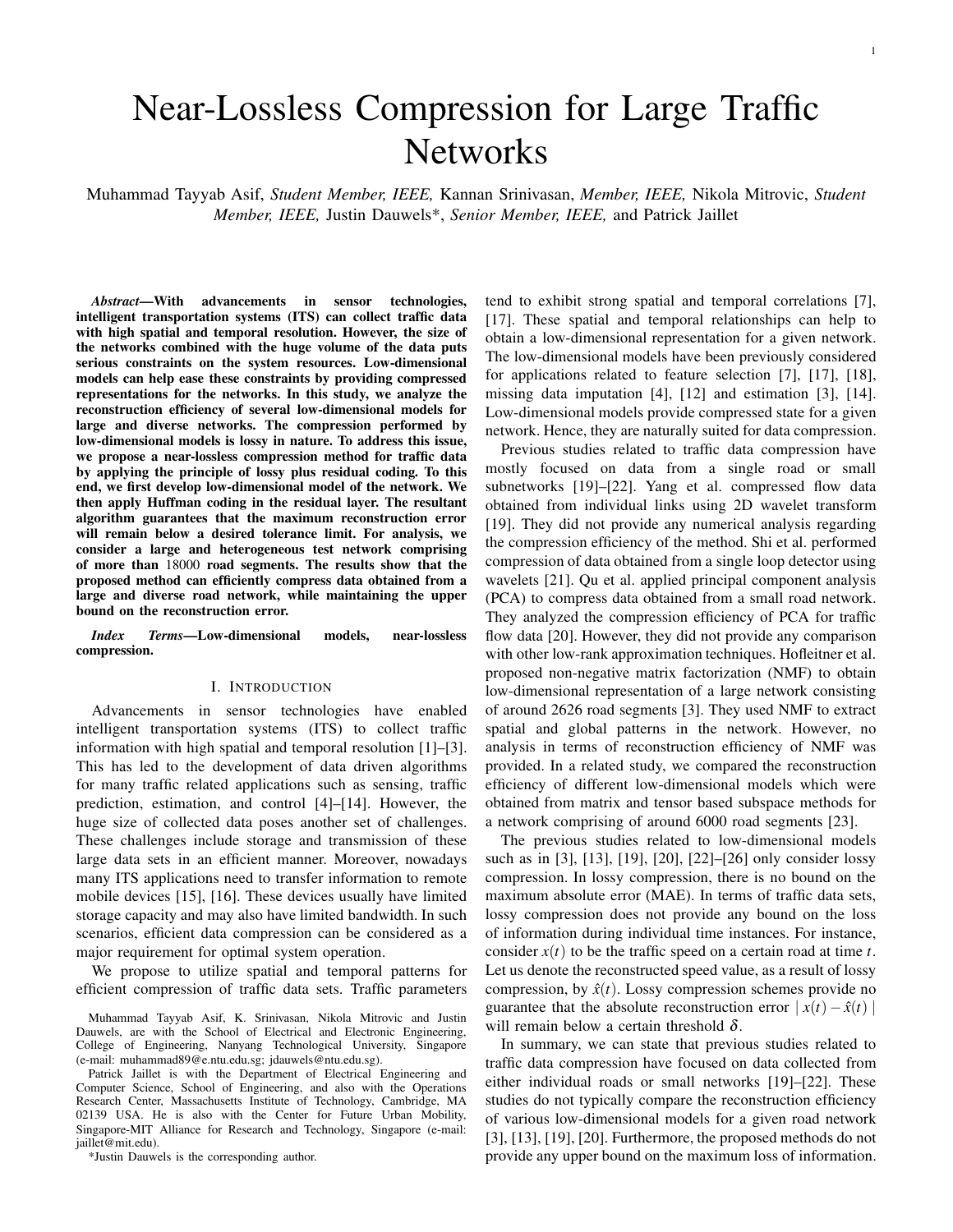

Fig. 1: Test network consisting of 18101 road segments from the country wide road network of Singapore.

|      |      |      | CATA   CATB   CATC   Slip Roads   Other |      |
|------|------|------|-----------------------------------------|------|
| 2167 | 8674 | 2078 | 1832                                    | 3350 |

TABLE I: Categories of road segments. The test network comprises of 18101 road segments.

In this study, we compress speed data obtained from a large test network comprising of around 18000 road segments in Singapore. The network consists of a diverse set of roads such as expressways, region around the Changi Airport, industrial, residential, arterial roads etc. We consider different subspace methods such as singular value decomposition (SVD), discrete cosine transform (DCT), wavelet transform and NMF for low-dimensional representation. We compare their reconstruction efficiency for a large and diverse road network. To limit the maximum reconstruction error below a certain threshold  $\delta$ , we propose a two-step compression algorithm. We first perform lossy compression by developing low-dimensional model for the network. Then we encode the residuals by applying Huffman coding and keeping quantization error of residuals below the specified tolerance limit. The resulting compression algorithm guarantees that the maximum loss of information at any time instance and for any road segment will remain below a certain tolerance level. We analyze the performance of the proposed algorithm for different road categories as well as during weekdays and weekends.

The rest of the paper is structured as follows. In section II, we explain the data set and different performance measures. In section III, we discuss several low-dimensional models for traffic data compression. In section IV, we explain the idea of two-step encoding for traffic data sets. We discuss the results in section V. In section VI, we summarize the contributions and conclude the paper.

# II. DATA SET AND PERFORMANCE MEASURES

In this section, we explain the data set used in this study. We also provide different performance measures that we will use for analysis in later sections.

# *A. Data set*

We represent the road network shown in Fig. 1 by a directed graph  $G = (N, E)$ , where the set *E* consists of *p* road segments

such that  $E = \{s_i\}_{i=1}^p$  $\sum_{i=1}^{p}$ . Here  $s_i$  represents a road segment. The set *N* contains the list of nodes in the graph. For this study, we consider average speed data. Let  $z(s_i, t_j)$  represent the average speed on the road segment  $s_i$  during the time interval  $(t_j \Delta t$ , *t*<sub>*j*</sub>) where  $\Delta t = 5$  minutes. For each road *s*<sub>*i*</sub>, we create speed profile  $\mathbf{a}_i \in \mathbb{R}^n$  where  $\mathbf{a}_i = [z(s_i, t_1)...z(s_i, t_n)]^T$ . These speed profiles are stacked together to obtain the network profile  $\mathbf{A} \in \mathbb{R}^{n \times p}$  where  $\mathbf{A} = [\mathbf{a}_1...\mathbf{a}_p]$ . Fig. 2 shows the example of a low-dimensional representation **Aˆ** of the network profile matrix **A**. For the analysis, we consider continuous speed data from the month of August, 2011. The data was provided by Land Transportation Authority (LTA) of Singapore.

The test network is composed of a diverse set of road segments belonging to roads from different categories as well as different regions (residential, industrial, downtown, around the airport etc.). Table I shows the number of roads belonging to each category as defined by LTA. Expressways are assigned to category A (CATA), where as major and minor arterial roads belong to CATB and CATC, respectively. The primary access and local access roads are referred as other in Table I.

# *B. Performance measures*

Now, let us consider different performance measures. We calculate the relative error between the actual network profile **A** and the estimated network profile **Aˆ** as:

Relative Error = 
$$
\frac{\|\mathbf{A} - \mathbf{\hat{A}}\|_F}{\|\mathbf{A}\|_F},
$$
 (1)

where  $\|\mathbf{A}\|_F$  is the Frobenius norm of matrix **A** and calculated as:

$$
\|\mathbf{A}\|_{F} = \left(\sum_{i=1}^{n} \sum_{j=1}^{p} a_{ij}^{2}\right)^{1/2}.
$$
 (2)

The relative error provides a measure of loss of signal energy  $\mathbf{A} - \hat{\mathbf{A}}$  as compared to the original network profile **A**. We also calculate mean absolute percentage error (MAPE) as follows:

$$
\text{MAPE} = \frac{1}{np} \sum_{i=1}^{n} \sum_{j=1}^{p} \left| \frac{a_{ij} - \hat{a}_{ij}}{a_{ij}} \right| \times 100\%,\tag{3}
$$

where  $\hat{a}_{ij}$  is the reconstructed speed value  $\hat{z}(s_j, t_i)$  for link  $s_j$  at time  $t_i$ . We will use these measures to compare the reconstruction efficiency of different subspace methods.

We consider the following measures to analyze the efficiency of the proposed near-lossless compression algorithm. We calculate the maximum absolute error (MAE) for the reconstructed network profile **Aˆ** as:

$$
MAE(\mathbf{A}, \hat{\mathbf{A}}) = \max_{i,j} |a_{ij} - \hat{a}_{ij}|.
$$
 (4)

We also calculate the peak signal-to-noise ratio (PSNR) as:

$$
PSNR = 20 \cdot \log_{10} \left( \frac{2^B - 1}{\sqrt{\text{MSE}}} \right),\tag{5}
$$

where  $B$  is the resolution of the data set in bits. The mean square error (MSE) is calculated as:

$$
\text{MSE} = \frac{1}{np} ||\mathbf{A} - \mathbf{\hat{A}}||_F^2.
$$
 (6)

PSNR is commonly used in the domain of image processing to evaluate the performance of compression algorithms [27].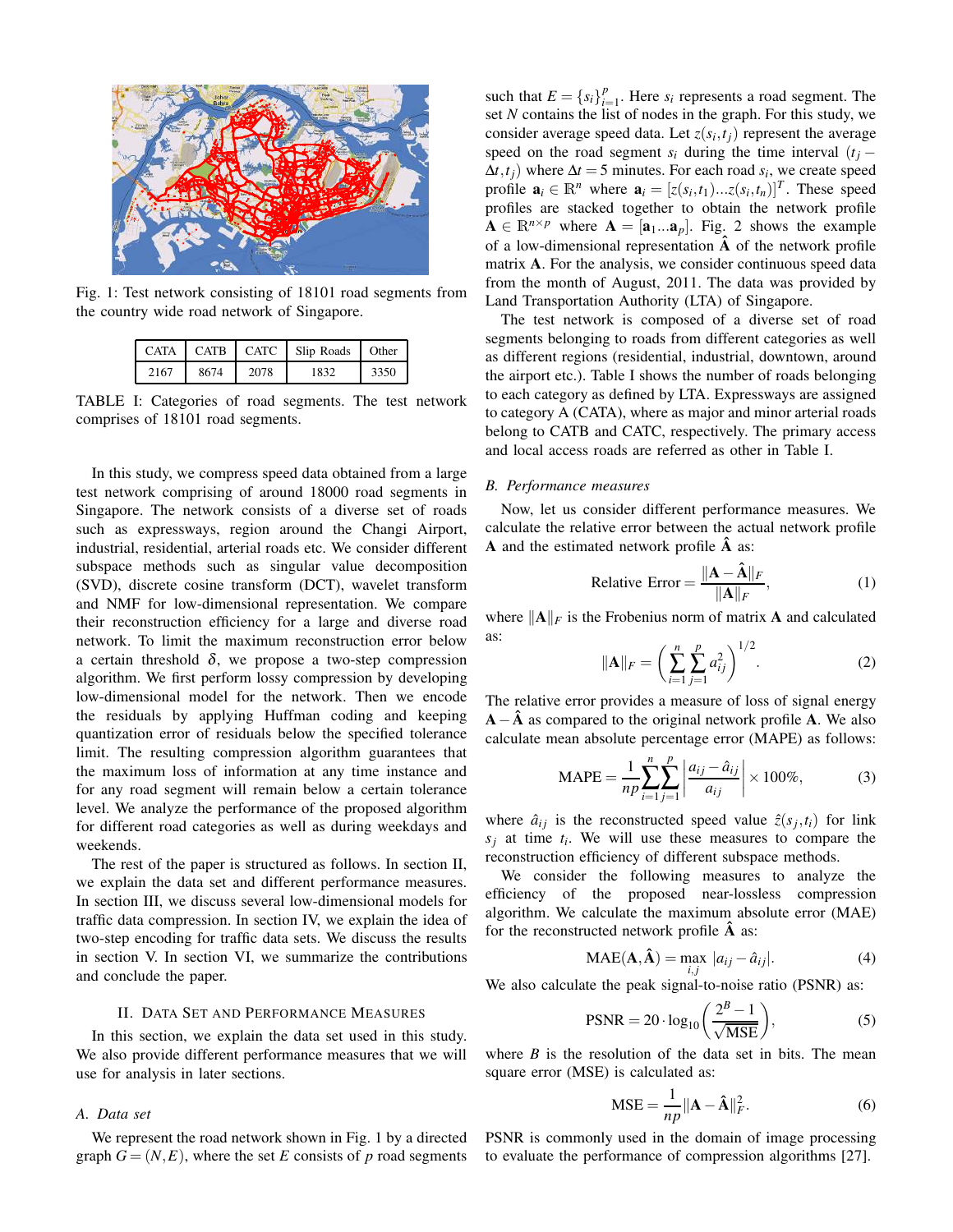

Fig. 2: Actual and reconstructed speed profiles of a subset of road segments from  $A<sup>T</sup>$  and  $\hat{A}$ <sup>*T*</sup>, respectively. The colorbars represent the colors corresponding to different speed values. A row in the image represents the speed values (actual  $\mathbf{a}_i^T$  and reconstructed  $\hat{\mathbf{a}}_i^T$ ) of an individual link for 1<sup>st</sup> and 2<sup>nd</sup> August, 2011.

#### III. LOW-DIMENSIONAL MODELS

In this section, we briefly discuss various subspace methods to obtain low-dimensional representations for large road networks. To this end, we will consider the following methods: singular value decomposition (SVD), 2D discrete cosine transform (DCT), 2D wavelet transform and non-negative matrix factorization (NMF). We compare their reconstruction efficiency in terms of the number of elements Θ required to reconstruct a particular low-dimensional representation **Aˆ** . We define the element ratio as:

Element Ratio(ER) = 
$$
\frac{np}{\Theta}
$$
, (7)

where *np* represents the total number of elements in the network profile matrix **A**.

#### *A. Singular Value Decomposition*

Singular value decomposition based methods have found applications in many ITS applications including missing data imputation [4], [12] and estimation [13]. By applying SVD,

network profile matrix **A** can be represented as  $A = USV<sup>T</sup>$ , where the columns of matrix **U**  $\in \mathbb{R}^{n \times n}$  and matrix **V**  $\in \mathbb{R}^{p \times p}$ are called the left singular vectors and the right singular vectors of **A** respectively. The matrix  $S \in \mathbb{R}^{n \times p}$  is a diagonal matrix containing  $min(n, p)$  singular values of the network profile matrix **A**.

The left singular vectors can be obtained by performing eigenvalue decomposition of  $AA^T$  such that  $AA^T = UAU^T$ . The matrix  $\Lambda$  contains eigenvalues of  $AA^T$  where  $U^T U =$ **I**. Similarly the right singular vectors can be obtained by performing eigenvalue decomposition of  $A<sup>T</sup>A$  such that  $\mathbf{A}^T \mathbf{A} = \mathbf{V} \mathbf{\Lambda} \mathbf{V}^T$ . The singular values  $\{\sigma_i\}_{i=1}^{min(n,p)}$  $\binom{min(n,p)}{i=1}$  are calculated as  $\{\sigma_i = \sqrt{\lambda_i}\}_{i=1}^{min(n,p)}$  $\lim_{i=1}^{mn(n,p)}$ , where  $\lambda_i$  is the *i*<sup>th</sup> diagonal entry of Λ. Furthermore, we can obtain the rank-*r* (*r* ≤ *min*(*n*, *p*)) approximation of **A** as:

$$
\hat{\mathbf{A}} = \sum_{i=1}^{r} \sigma_i \, \mathbf{u}_i \otimes \mathbf{v}_i, \tag{8}
$$

where  $\mathbf{u}_i \otimes \mathbf{v}_i = \mathbf{u}_i \mathbf{v}_i^T$  and  $\sigma_i$  is the *i*<sup>th</sup> diagonal entry of **S**. The vectors  $\mathbf{u}_i$  and  $\mathbf{v}_i$  are the columns of matrices **U** and **V** respectively.

For traffic related applications, the matrix  $A<sup>T</sup>A$  can be interpreted as the covariance matrix for the road segments  ${s_i}_{i}$ <sup> $\hat{p}$ </sup> in the network *G*. Consequently, if the traffic patterns  $\left\{ \mathbf{a}_{i}\right\} _{i=1}^{p}$  $i=1$  between the road segments  ${s_i}_{i=1}^p$  $_{i=1}^{p}$  are highly correlated then the network profile **A** can be compressed with high efficiency. We perform lossy compression, by storing an appropriate low-rank approximation obtained from (8). To this end, we need to store *r* columns each from the matrices **U** and **V** and *r* elements from the matrix **S**. Hence, the total number of stored elements will be  $\Theta = (n+p+1)r$ .

# *B. 2D Discrete Cosine Transform*

In SVD based decomposition, we obtain the basis vectors  ${ {\bf v}_i }_{i=0}^p$  $_{i=1}^{p}$  from the covariance matrix  $A^{T}A$  of road segments in the network. Consequently, we need to store the matrices **U** and **V** along with the singular values  ${\{\sigma_i\}}_{i=1}^r$  for decompression. In 2D DCT, we consider the cosine family as the basis set and use these basis functions to transform the network profile **A** into the so called frequency domain with matrix  $\mathbf{Y} \in \mathbb{R}^{n \times p}$  containing the frequency coefficients. For the transformation, let us represent the speed  $z(s_{i+1}, t_{i+1})$  for link  $s_{i+1}$  at time  $t_{i+1}$  as  $m_{ij}$  such that  $m_{ij} = z(s_{i+1}, t_{i+1})$ . We can then calculate the transformed coefficients  $y_{k_1k_2}$  as:

$$
y_{k_1k_2} = \alpha_{k_1} \alpha_{k_2} \sum_{i=0}^{n-1} \sum_{j=0}^{p-1} m_{ij} \cos\left(\frac{k_1(2i+1)\pi}{2n}\right) \cos\left(\frac{k_2(2j+1)\pi}{2p}\right),\tag{9}
$$

where  $0 \le k_1 < n$ ,  $0 \le k_2 < p$ . The factors  $\alpha_{k_1}$  and  $\alpha_{k_2}$  are defined as:

$$
\alpha_{k_1} = \begin{cases} \sqrt{\frac{1}{n}} & k_1 = 0 \\ \sqrt{\frac{2}{n}} & k_1 = 1, \dots n - 1, \end{cases} \tag{10}
$$

$$
\alpha_{k_2} = \begin{cases} \sqrt{\frac{1}{p}} & k_2 = 0\\ \sqrt{\frac{2}{p}} & k_2 = 1, \dots p - 1. \end{cases} \tag{11}
$$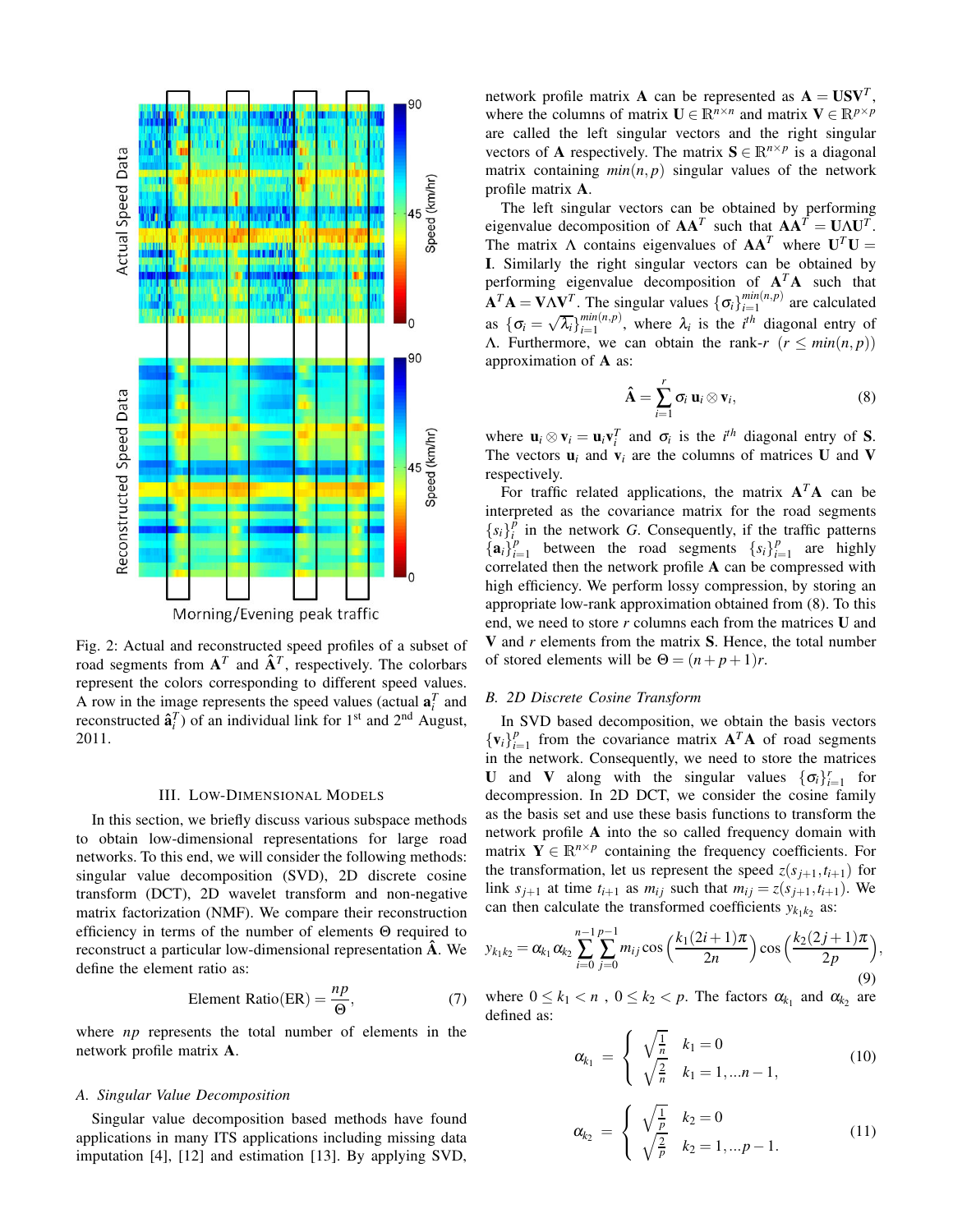As the basis functions are orthonormal, the inverse transform can be easily calculated as:

$$
\hat{m}_{ij} = \sum_{k_1=0}^{n-1} \sum_{k_2=0}^{p-1} \alpha_{k_1} \alpha_{k_2} y_{k_1 k_2} \cos\left(\frac{k_1(2i+1)\pi}{2n}\right) \cos\left(\frac{k_2(2j+1)\pi}{2p}\right)
$$
\n(12)

where  $\hat{m}_{ij}$  is the estimated speed value  $\hat{z}(s_{j+1}, t_{i+1})$  for link  $s_{j+1}$  at time  $t_{i+1}$ . Traffic parameters such as speed and flow tend to be highly correlated across the network [12], [28]. Therefore, we expect that most of the information contained in the network profile **A** can be represented by considering a small number of frequency components Θ and we can discard the rest of the frequency components  $\{y_{k_1k_2} = 0\}_{k_1k_2 \notin \Omega}$ . Here  $\Omega$  is the set of the indices of the frequency components used for reconstruction of traffic data [23]. As the basis functions are pre-specified, we only need to store the elements belonging to the set  $\Omega$  to reconstruct the network profile **A**.

# *C. Wavelets*

Wavelet transforms have been widely used in compression related applications including images [29], [30] and medical data sets such as electroencephalogram (EEG) [31], [32]. Similar to DCT, wavelets also perform compression using a pre-specified basis set. Wavelet based methods have also been applied for compression of traffic related data sets [19], [21], [22], [25]. However, these studies only analyze data obtained from either individual links or small networks [19], [22]. Moreover, these studies have not compared the performance of wavelets with other subspace methods for traffic data sets. In this study, we apply 2D wavelet transform to compress speed data obtained from a large road network.

To choose an appropriate wavelet type, we consider 5 commonly used wavelets and compare their reconstruction efficiency for a large road network. The different wavelet types we consider are *Near Symmetric*, *Bi-orthogonal 3/5*, *Discrete Meyer Daubechies* and *Coiflets* wavelets. We calculate the element ratio for the wavelet transform by taking the ratio of the total number of elements *np* in the network profile **A** and the number of wavelet coefficients Θ used for the reconstruction.

Fig. 3 shows the reconstruction performance of different wavelet types. For our analysis we will consider *Near Symmetric* wavelet as it provides the best reconstruction efficiency.

#### *D. Non-negative matrix factorization*

The non-negative matrix factorization (NMF) provides low-rank approximation of a given matrix by constraining the factors to be non-negative. It has found applications in many fields including text mining [33] and transportation systems [3], [17]. In the field of transportation systems, NMF has been applied to applications related to estimation as well as prediction [3], [17]. In this study, we will focus on the reconstruction efficiency of NMF for large-scale networks. For the network profile **A**, the NMF optimization problem is



Fig. 3: Reconstruction efficiency of different wavelet types.

defined as:

,

$$
\min f(\mathbf{W}, \mathbf{H}) = \frac{1}{2} ||\mathbf{A} - \mathbf{W}\mathbf{H}||_F^2,
$$
  
s.t:  $w_{ij} \ge 0 \ \forall i, j,$   
 $h_{ij} \ge 0 \ \forall i, j,$  (13)

where  $w_{ij}$  and  $h_{ij}$  are the elements of matrices  $\mathbf{W} \in \mathbb{R}^{n \times r}$  and  $\mathbf{H} \in \mathbb{R}^{r \times p}$  respectively. Furthermore, matrices **H** and **W** both have rank *r*, where  $r \leq min(n, p)$ . Since traffic parameters such as speed, flow and travel time take on non-negative values, NMF may prove suitable for obtaining row-rank approximations for traffic data sets. The non-negative nature of factors **W** and **H** can potentially provide better interpretability for the underlying model  $\mathbf{\tilde{A}} = \mathbf{WH}$  [3], [34]. The optimization problem in (13) is typically solved using the multiplicative update algorithm [3]. To reconstruct a given compressed state, we need to store  $\Theta = (n+p)r$  elements.

#### *E. Performance Comparison*

In this section, we compare the reconstruction efficiency of the four low-dimensional models presented in the previous section. Fig. 4 shows the performance of these low-dimensional models for different element ratios (ER). DCT and wavelets have comparable performance in terms of both relative error and MAPE. For DCT and wavelets, we only need to store the transformed coefficients for reconstruction. For SVD, we need to store matrices **U**, **V** as well as singular values. Hence, SVD has a lower element ratio for a particular threshold of relative error.

To visualize the reconstruction patterns for these low-dimensional models, we show the data from a typical link in Fig. 5. The figure shows around two days of actual speed data from the link along with the reconstructed speed profile. The ER for this particular representation  $\hat{A}$  is around 9.5 for the four methods.

NMF provides an interesting case. The low-dimensional model obtained from NMF was able to capture the dominant trend in the speed profile. However, the model failed to incorporate localized variations in the speed profile (see Fig. 5d). Moreover, the curve representing the reconstruction error of NMF remains flat for different element ratios (see Fig. 4). We observe that although, NMF can provide reasonable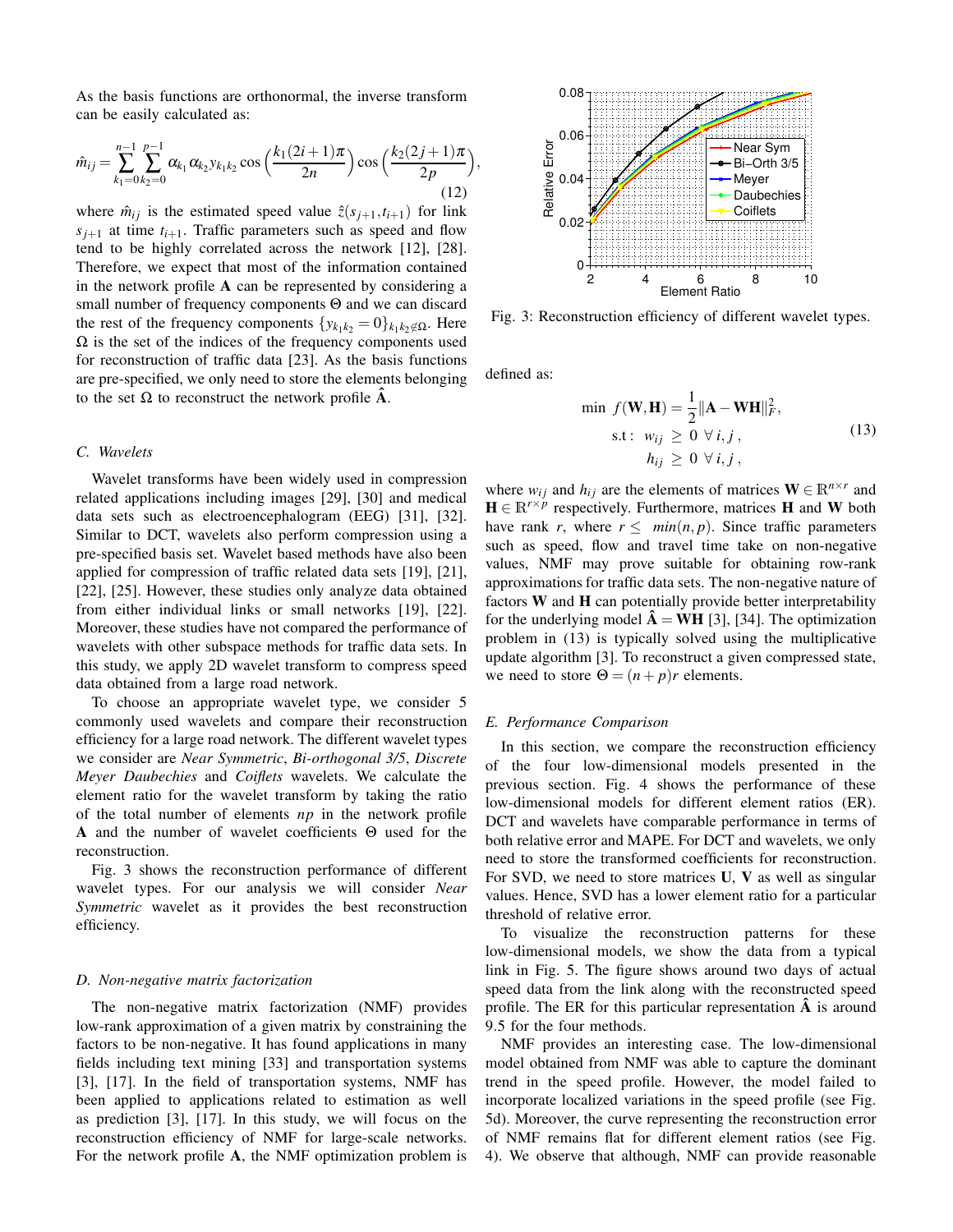

Fig. 4: Comparison of the reconstruction efficiency of different low-dimensional models.



Fig. 5: Reconstructed speed profile of a typical road segment using different low-dimensional models. The units for speed values are km/h. The speed data in this figure is taken from  $1<sup>st</sup>$  and  $2<sup>nd</sup>$  August, 2011.

reconstruction performance with a small number of factors, it cannot model the local variations efficiently.

Lossy reconstruction does not provide any guarantee that the maximum loss of information  $|z(s_i,t_j) - \hat{z}(s_i,t_j)|$  will remain below a certain tolerance limit  $\delta$ . For instance, although it may seem from the example that the maximum error for DCT, wavelets and SVD should be small. However, all four methods reported MAE in excess of 60 km/h for the reconstructed network profile **Aˆ** . In the next section, we propose a two-step compression algorithm to mitigate this issue by performing near-lossless compression for traffic data sets.

#### IV. NEAR-LOSSLESS DATA COMPRESSION

In this section, we discuss a two-step algorithm for near-lossless compression of traffic data obtained from large networks. Fig. 6 shows the steps involved during the encoding and decoding phases. We now briefly discuss the design of encoder and decoder for near-lossless compression of traffic data sets.

# *A. Encoder*

The encoder consists of two stages: (1) lossy compression and (2) residual coding to keep the maximum reconstruction error below the tolerance limit  $\delta$ . We start by creating the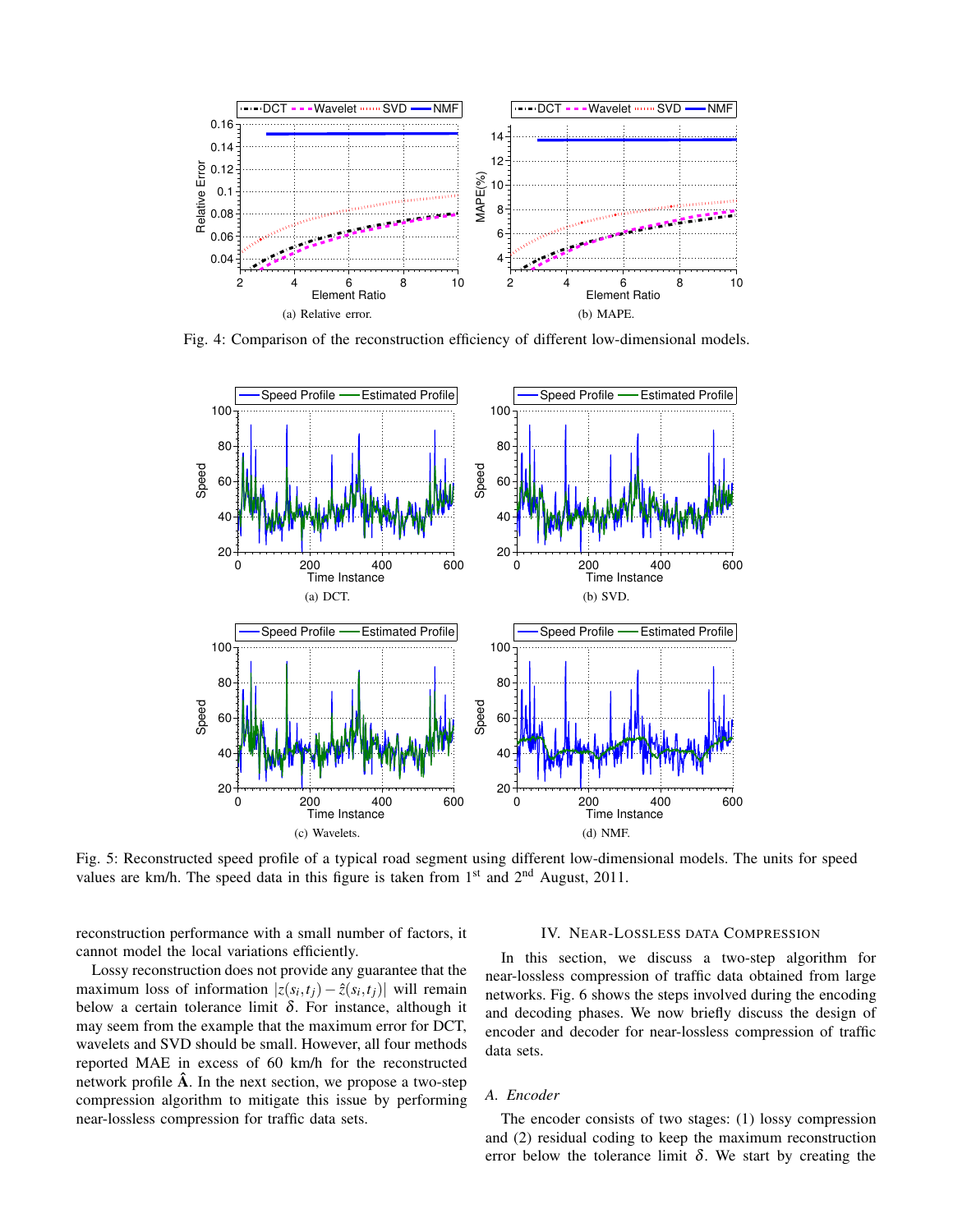

Fig. 6: Schematic block diagram of the near-lossless compression of traffic data obtained from large road networks. *Q*(·) refers to the quantization scheme used for residuals (see (15)).

network profile **A** for traffic speed data obtained from the set of links  $\{s_i | s_i \in E\}$ . In the first step, we perform lossy compression by means of different subspace methods such as DCT, SVD, wavelets, and NMF. The bitstream  $\chi_{en}$  represents the compressed representation obtained from these methods. For SVD the factors  $\{(\mathbf{u}_i, \sigma_i, \mathbf{v}_i)\}_{i=1}^r$  can be encoded in straight forward manner. The same goes for factors (**W**,**H**) obtained from NMF. For DCT and wavelets, techniques such as run length encoding or sparse representation can be used to store the appropriate set of coefficients and their positions  $Ω$ . Many ITS applications such as feature selection, estimation and prediction only require transformed set of variables instead of the complete data set [13], [17], [18], [35]–[38]. These applications can directly use the compressed state  $\chi_{en}$  instead of actual network profile **A** or the decompressed representation **A**. However, by only storing  $\chi_{en}$ , we cannot control the maximum loss of information  $|z(s_j, t_i) - \hat{z}(s_j, t_i)|$ . In the second step, we encode the residual error so that the maximum reconstruction error remains below the tolerance limit δ. The elements  $e_{ij}$  of the residual matrix  $\bf{E}$  are calculated as:

$$
e_{ij} = z(s_j, t_i) - \hat{z}(s_j, t_i),
$$
\n(14)

where  $\hat{z}(s_j, t_i) = \hat{a}_{ij}$  represents the speed value obtained from the low-dimensional representation **Aˆ** . We then obtain the quantized residuals  $\hat{e}_{ij} = Q(e_{ij}, \delta)$  as follows:

$$
\hat{e}_{ij} = \begin{cases} 0 & |e_{ij}| \le \delta \\ |e_{ij}| & \text{otherwise.} \end{cases}
$$
 (15)

where  $|\cdot|$  rounds the argument to the nearest integer value. In this quantization scheme, we discard the residuals  $e_{ij}$  whose absolute value is equal to or less than the tolerance limit. For the rest of the residuals  $\{e_{ij}\}_{|e_{ij}|>\delta}$ , we round them to the nearest integer value. We apply Huffman coding to encode the quantized residuals  $\hat{e}_{ij}$  in a lossless manner [39]. We represent the resultant bitstream by  $\varepsilon_{\text{qen}}$ . Let us now briefly discuss the decoder design.

| Low-Dim model DCT NMF SVD Wavelets |      |      |      |      | HC. |
|------------------------------------|------|------|------|------|-----|
|                                    | 1.66 | 1.57 | 1.65 | 1.62 |     |

TABLE II: Compression ratios of different methods for  $\delta$  = 0. HC refers to the case, in which Huffman coding is directly applied to perform lossless compression.

#### *B. Decoder*

At the decoder end, we decompress the streams  $\chi_{en}$  and  $\varepsilon_{gen}$ to obtain the matrices **Aˆ** and **Eˆ** respectively. Decompressing the bitstream  $\chi_{en}$  will yield the low-dimensional representation **A**. Decompressing  $\varepsilon_{\text{qen}}$  will provide the quantized residuals stored in matrix  $\hat{E}$ . Consequently, the reconstructed network profile will be  $\mathbf{D} = \hat{\mathbf{A}} + \hat{\mathbf{E}}$ . The decompressed speed value  $d_{ij}$ for a link  $s_i$  at time instance  $t_i$  will be:

$$
d_{ij} = \hat{z}(s_j, t_i) + \hat{e}_{ij}.
$$
 (16)

The maximum absolute error (MAE) between the network profile **A** and the reconstructed profile **D** can be calculated as:

$$
MAE(\mathbf{A}, \mathbf{D}) = \max_{i,j} |a_{ij} - d_{ij}|,
$$
  
= 
$$
\max_{i,j} |(a_{ij} - \hat{a}_{ij}) - (d_{ij} - \hat{a}_{ij})|,
$$
  
= 
$$
\max_{i,j} |e_{ij} - \hat{e}_{ij}|,
$$
  

$$
\leq \delta.
$$
 (17)

Selecting different tolerance limits will result in different compression ratios. We calculate the compression ratio (CR) as:

$$
CR = \frac{L_{org}}{L_{comp}},
$$
 (18)

where  $L_{org}$  and  $L_{comp}$  represent the bitstream lengths of the original and compressed sources respectively. For calculating CR, we set the resolution of speed data to be  $B = 8$  *bits*.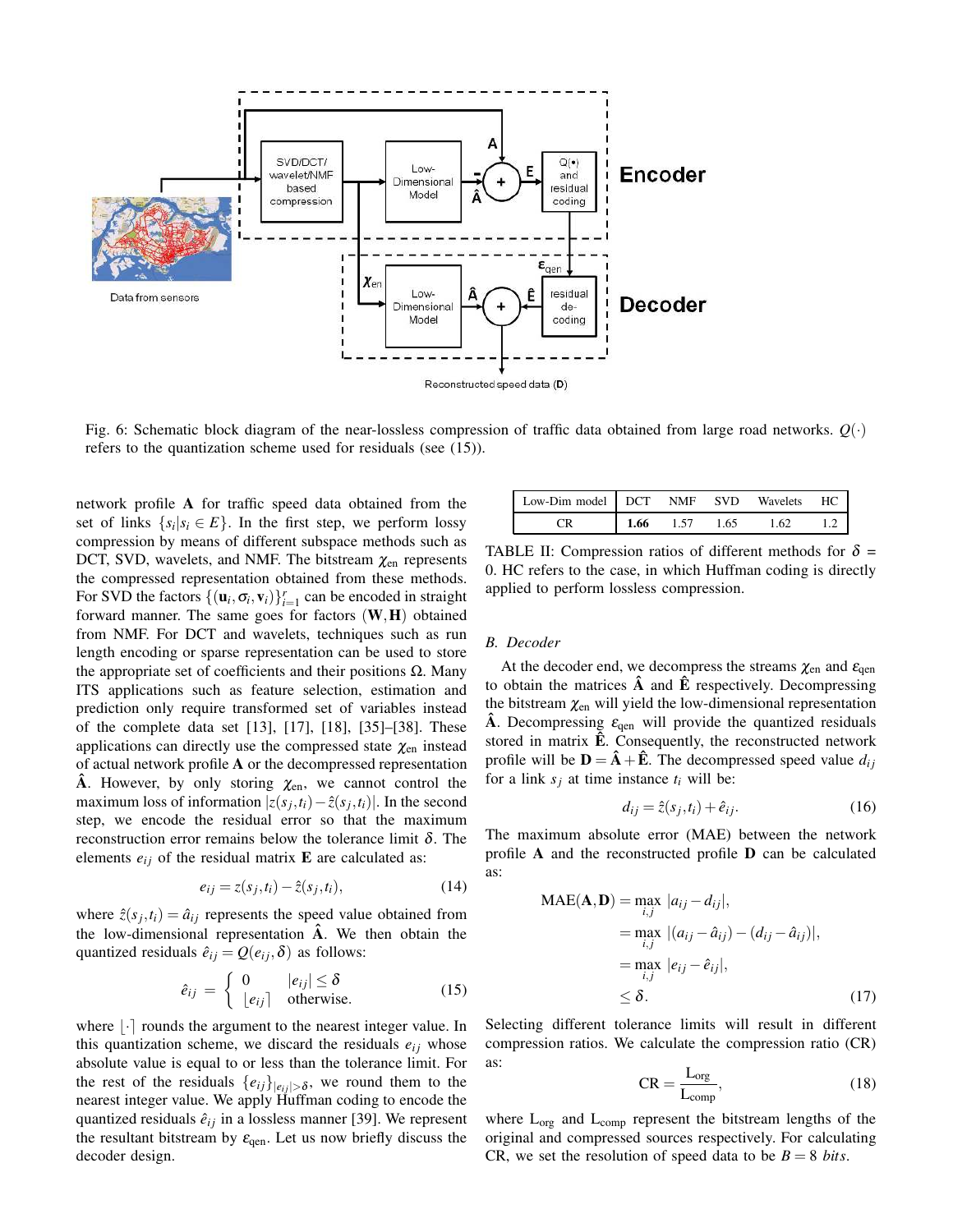| Low-dimensional Model | $\delta = 1$ |               | $\delta = 2$  |             | $\delta = 3$ |              | $\delta = 4$ |               | $\delta = 5$  |               |  |               |
|-----------------------|--------------|---------------|---------------|-------------|--------------|--------------|--------------|---------------|---------------|---------------|--|---------------|
|                       | <b>CR</b>    | <b>PSNR</b>   | CR            | <b>PSNR</b> | CR           | <b>PSNR</b>  | <b>CR</b>    | <b>PSNR</b>   | CR            | <b>PSNR</b>   |  |               |
| <b>DCT</b>            | 1.82         | 54.23         | 2.05          | 48.93       | 2.40         | 45.20        | 2.80         | 42.55         | 3.22          | 40.59         |  |               |
| <b>SVD</b>            | 1.83         | 53.95         | 2.10          | 48.69       | 2.46         | 45.07        | 2.86         | 42.53         | 3.26          | 40.66         |  |               |
| <b>NMF</b>            | 1.69         | 54.56         | 1.87          | 49.29       | 2.14         | 45.46        | 2.46         | 42.69         | 2.81          | 40.61         |  |               |
| Wavelets              | 1.75         | 54.64         | 1.93          | 49.37       | 2.21         | 45.52        | 2.56         | 42.72         | 2.94          | 40.62         |  |               |
| Low-dimensional Model | $\delta = 6$ |               | $\delta = 7$  |             |              | $\delta = 8$ | $\delta = 9$ |               | $\delta = 10$ |               |  |               |
|                       | <b>CR</b>    | <b>PSNR</b>   | <b>CR</b>     | <b>PSNR</b> | <b>CR</b>    | <b>PSNR</b>  | CR           | <b>PSNR</b>   | CR            | <b>PSNR</b>   |  |               |
| <b>DCT</b>            | 3.64         | 39.10         | 4.05          | 37.95       | 4.43         | 37.05        | 4.77         | 36.34         | 5.07          | 35.76         |  |               |
| <b>SVD</b>            | 3.64         | 39.26         | 4.00          | 38.18       | 4.32         | 37.34        | 4.60         | 36.67         | 4.84          | 36.14         |  |               |
| <b>NMF</b>            | 3.16         | 39.01         | 3.51          | 37.77       | 3.84         | 36.80        | 4.14         | 36.02         | 4.42          | 35.39         |  |               |
| Wavelets              | 3.34         | 39.01         | 3.74          | 37.74       | 4.14         | 36.74        | 4.51         | 35.94         | 4.85          | 35.30         |  |               |
| Low-dimensional Model |              | $\delta = 11$ | $\delta = 12$ |             |              |              |              | $\delta = 13$ |               | $\delta = 14$ |  | $\delta = 15$ |
|                       | <b>CR</b>    | <b>PSNR</b>   | CR            | <b>PSNR</b> | <b>CR</b>    | <b>PSNR</b>  | <b>CR</b>    | <b>PSNR</b>   | CR            | <b>PSNR</b>   |  |               |
| <b>DCT</b>            | 5.33         | 35.30         | 5.55          | 34.91       | 5.74         | 34.59        | 5.90         | 34.32         | 6.04          | 34.09         |  |               |
| <b>SVD</b>            | 5.04         | 35.71         | 5.21          | 35.35       | 5.35         | 35.05        | 5.47         | 34.79         | 5.57          | 34.57         |  |               |
| <b>NMF</b>            | 4.65         | 34.88         | 4.86          | 34.45       | 5.04         | 34.10        | 5.19         | 33.80         | 5.32          | 33.55         |  |               |
| Wavelets              | 5.15         | 34.78         | 5.42          | 34.35       | 5.65         | 33.98        | 5.85         | 33.68         | 6.03          | 33.41         |  |               |

TABLE III: Near-lossless compression performance of low-dimensional models for different tolerance levels  $\delta \in$  ${1 km/h,...,15 km/h}.$ 

TABLE IV: PSNR for different road categories.

| Low-dimensional Model | CR        | Tol. $\delta$ | <b>CATA</b> | <b>CATB</b> | <b>CATC</b> | Slip Roads | Other |
|-----------------------|-----------|---------------|-------------|-------------|-------------|------------|-------|
| <b>DCT</b>            | 3.22      |               | 41.09       | 40.41       | 40.42       | 40.81      | 40.77 |
| <b>SVD</b>            | 3.26      | 5             | 41.59       | 40.45       | 40.41       | 40.84      | 40.75 |
| <b>NMF</b>            | 2.81      |               | 40.80       | 40.45       | 40.47       | 40.88      | 40.84 |
| Wavelets              | 2.94      |               | 40.60       | 40.49       | 40.50       | 40.89      | 40.90 |
|                       |           |               |             |             |             |            |       |
| Low-dimensional Model | <b>CR</b> | Tol. $\delta$ | <b>CATA</b> | <b>CATB</b> | <b>CATC</b> | Slip Roads | Other |
| <b>DCT</b>            | 5.07      |               | 37.20       | 35.70       | 35.47       | 35.50      | 35.47 |
| <b>SVD</b>            | 4.84      |               | 37.95       | 36.12       | 35.77       | 35.78      | 35.72 |
| <b>NMF</b>            | 4.42      | 10            | 35.54       | 35.41       | 35.32       | 35.22      | 35.36 |



Fig. 7: Performance of near-lossless compression methods based on different low-dimensional models (SVD/DCT/wavelets/NMF).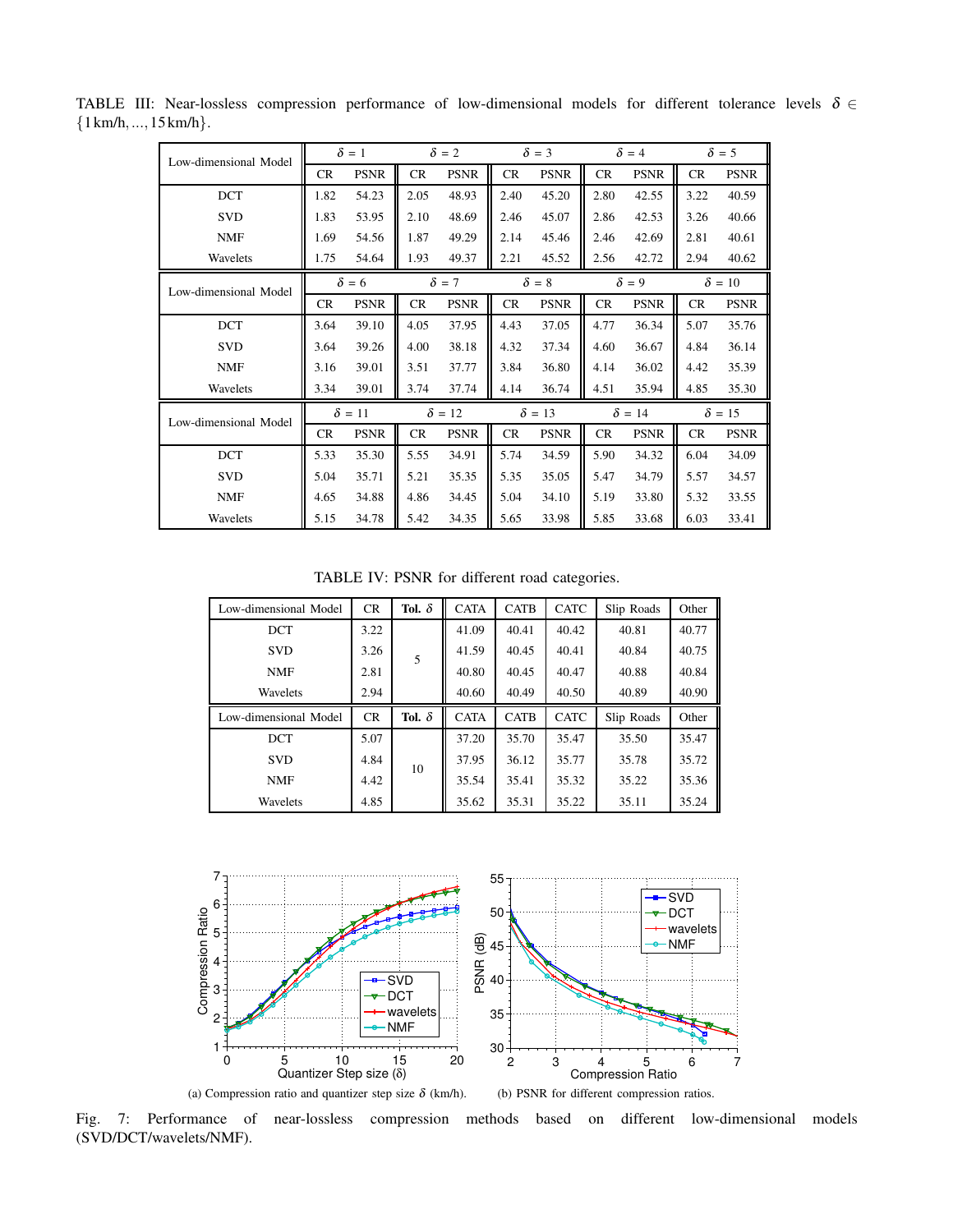In the next section, we analyze the performance of the proposed near-lossless compression method for different tolerance limits.

# V. RESULTS AND DISCUSSION

In this section, we analyze the performance of the proposed algorithms for the test network. We also compare the compression efficiency of these algorithms for different road categories, weekdays, and weekends. All the compression ratios are calculated by keeping the resolution of field data to  $B = 8$  *bits*. Considering higher resolution for field data will automatically result in higher albeit inflated CR. Table II shows the compression ratios for different subspace methods by setting  $\delta = 0$ . If we ignore the rounding off error due to (15), then this scenario can be considered as the lossless case. If we directly apply Huffman coding (HC) on the network profile **A**, we obtain a CR of 1.2. Hence, the two step compression method straight away provides around 30 % to 38 % (CR: 1.57−1.66) improvement in CR. Table III shows the CR and PSNR achieved by the four low-dimensional models for different tolerance levels. For tolerance level of 5 km/h, the algorithms yield a CR of around 3. In this case, the SVD based method provides the highest compression ratio and PSNR. The other three methods also report similar PSNR. DCT has comparable CR to that of SVD. The other two methods (wavelets and NMF) report slightly smaller CR for this particular tolerance level. For tolerance level of 15 km/h, DCT and wavelets achieve CR of more than 6 (see Table III). While SVD has the best PSNR for this tolerance level, it reports slightly smaller CR (5.57) as compared to DCT (6.04) and wavelets (6.03).

To observe these trends in more detail, we plot the compression ratios achieved by these algorithms against different tolerance levels in Fig. 7a. All the algorithms report similar CR for tolerance levels close to zero. For higher tolerance levels, DCT and wavelets achieve higher CR as compared to matrix decomposition methods (SVD, NMF). For low tolerance levels, residual coding can easily compensate for the inefficiency of a particular low-dimensional model. For higher CR, such inefficiencies become prominent. The tolerance level (MAE) alone does not provide all the information about the overall reconstruction error. Two methods with the same MAE can still have different mean square error. To this end, we plot PSNR against the compression ratios for these methods. PSNR values for different compression ratios are shown in Fig. 7b. The plot shows that SVD provides similar PSNR to DCT for a given CR. However, SVD yields higher maximum error as compared to DCT (see Fig. 7a).

Table IV shows the category wise analysis of different near-lossless compression methods for tolerance levels of 5 km/h and 10 km/h. Expressways (CATA roads) achieve higher PSNR as compared to roads from CATB and CATC for all four algorithms. This difference in PSNR is more visible for  $\delta = 10$  as opposed to  $\delta = 5$ . For  $\delta = 10$ , expressways have the highest PSNR in comparison with CATB, CATC, slip roads and other categories for each algorithm. Nonetheles, the PSNR

| TABLE V: PSNR for different methods during weekdays and |  |  |
|---------------------------------------------------------|--|--|
| weekends for the month of August, 2011.                 |  |  |

| Low-dimensional Model | CR.  | Tol. $\delta$ | Weekdays | Weekends |
|-----------------------|------|---------------|----------|----------|
| DCT                   | 3.22 |               | 40.60    | 40.57    |
| <b>SVD</b>            | 3.26 | 5             | 40.66    | 40.66    |
| <b>NMF</b>            | 2.81 |               | 40.63    | 40.54    |
| Wavelets              | 2.94 |               | 40.65    | 40.54    |
|                       |      |               |          |          |
| Low-dimensional Model | CR   | Tol. $\delta$ | Weekdays | Weekends |
| DCT                   | 5.07 |               | 35.73    | 35.86    |
| <b>SVD</b>            | 4.84 |               | 36.12    | 36.21    |
| <b>NMF</b>            | 4.42 | 10            | 35.38    | 35.43    |

gain for CATA as compared to other categories varies from one algorithm to another. These values have some intuitive sense as well. Normally, traffic on expressways behaves much more smoothly in comparison with other roads. Therefore, subspace methods can model traffic conditions on expressways with high accuracy.

Table V shows the PSNR values for weekdays and weekends for different algorithms. We observe that reconstructed data for both weekdays and weekends has similar PSNR. This trend is observed for all the compression algorithms. Weekdays and weekends tend to have distinct traffic patterns. However, the similar compression performance indicates that traffic patterns across different time periods (from one week to another) remain quite similar. Consequently, traffic data sets can be easily compressed (see Tables III and V).

Various studies [40]–[42] have identified management and storage of traffic data as one of the major big data problems currently faced by ITS. The proposed compression methods may prove to be useful for efficient storage and management of traffic data for systems dealing with large-scale networks. Furthermore, many ITS applications such as feature selection, estimation and prediction only require information related to transformed variables instead of the actual data. These applications can directly utilize the compressed data streams obtained from the first step.

# VI. CONCLUSION

In this paper, we proposed a near-lossless compression algorithm to compress traffic data obtained from a large and diverse network. In the first step, we developed low-dimensional model of the network. Then, we encoded the residuals by applying Huffman coding. The resulting algorithm guarantees that the loss of information, for any link at any given time, will remain below a pre-specified threshold. To develop the low-dimensional model, we considered different subspace methods including 2D wavelets, 2D DCT transform, SVD and NMF. These methods have been previously applied to many transportation related problems such as prediction, estimation and feature selection. However, these studies typically do not compare the reconstruction performance of different methods for a given network.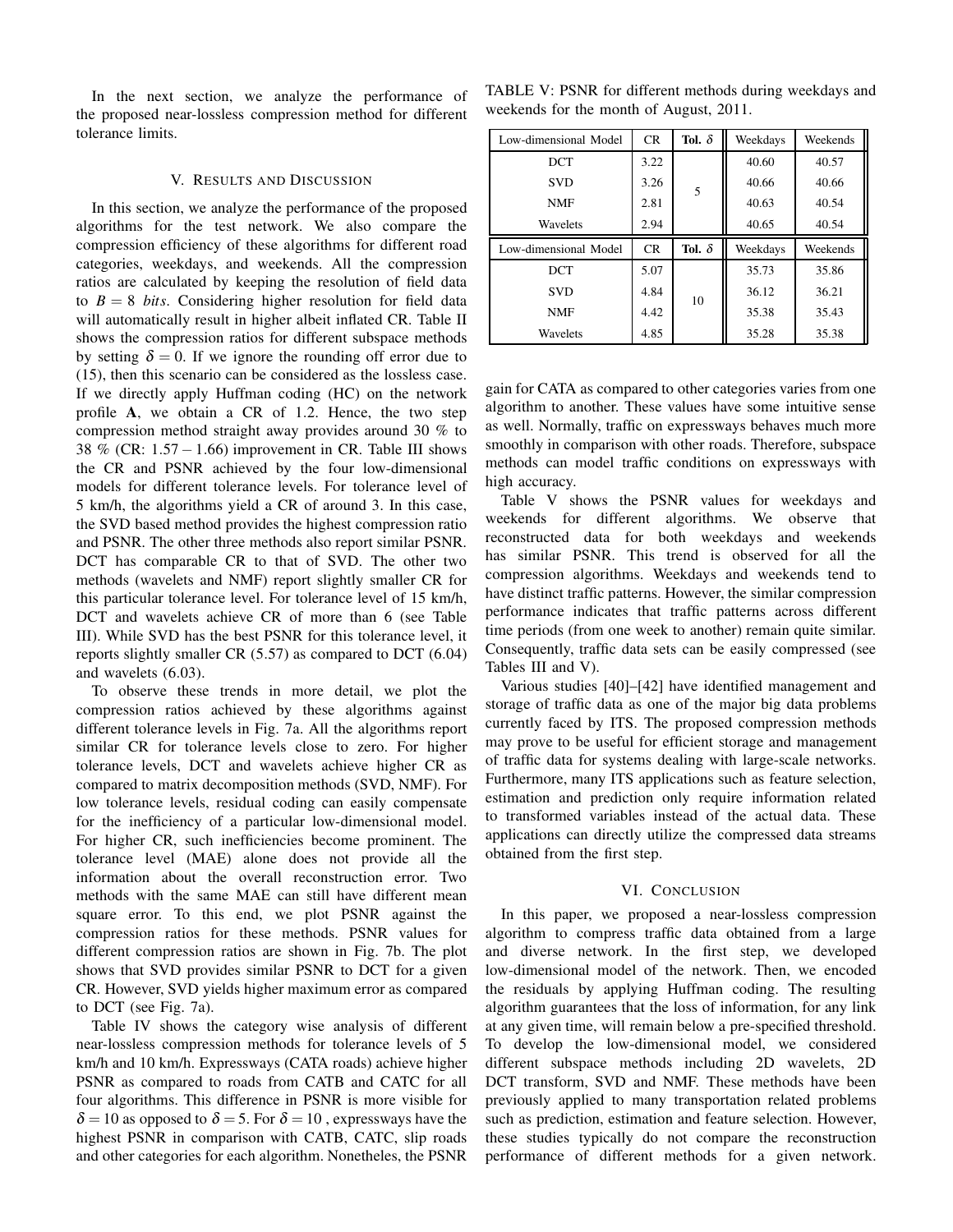In this study, we analyzed the reconstruction efficiency of different subspace methods for a large and diverse network which consisted of more than 18000 road segments. We then applied these methods to perform near-lossless compression of the speed data. We also analyzed the performance of the proposed algorithm for different road categories, weekdays and weekends by considering different low-dimensional methods. We conclude that low-dimensional based near-lossless compression methods can efficiently compress traffic data sets obtained from large and diverse road networks.

#### ACKNOWLEDGMENT

This work was supported in part by the Singapore National Research Foundation through the Singapore Massachusetts Institute of Technology Alliance for Research and Technology (SMART) Center for Future Mobility (FM).

#### LIST OF ABBREVIATIONS

| CR.        | Compression ratio         |
|------------|---------------------------|
| <b>DCT</b> | Discrete cosine transform |
| EEG        | Electroencephalogram      |
| ER         | Element ratios            |
|            |                           |

- HC Huffman coding
- ITS Intelligent transportation systems
- LTA Land transportation authority
- MAE Maximum absolute error
- MAPE Mean absolute percentage error
- MSE Mean square error
- NMF Non-negative matrix factorization
- PCA Principal component analysis
- PSNR Peak signal-to-noise ratio
- SVD Singular value decomposition

#### **REFERENCES**

- [1] J. Zhang, F.-Y. Wang, K. Wang, W.-H. Lin, X. Xu, and C. Chen, "Data-driven intelligent transportation systems: A survey," *Intelligent Transportation Systems, IEEE Transactions on*, vol. 12, no. 4, pp. 1624–1639, 2011.
- [2] P. J. Bickel, C. Chen, J. Kwon, J. Rice, E. Van Zwet, and P. Varaiya, "Measuring traffic," *Statistical Science*, vol. 22, no. 4, pp. 581–597, 2007.
- [3] A. Hofleitner, R. Herring, A. Bayen, Y. Han, F. Moutarde, and A. de La Fortelle, "Large-scale estimation of arterial traffic and structural analysis of traffic patterns from probe vehicles," in *Transportation Research Board 91st Annual Meeting*, no. 12-0598, 2012.
- [4] M. T. Asif, N. Mitrovic, L. Garg, J. Dauwels, and P. Jaillet, "Low-dimensional models for missing data imputation in road networks," in *Acoustics, Speech and Signal Processing (ICASSP), 2013 IEEE International Conference on*, 2013, pp. 3527–3531.
- [5] S. Reddy, M. Mun, J. Burke, D. Estrin, M. Hansen, and M. Srivastava, "Using mobile phones to determine transportation modes," *ACM Transactions on Sensor Networks (TOSN)*, vol. 6, no. 2, p. 13, 2010.
- [6] A. Hofleitner, R. Herring, P. Abbeel, and A. Bayen, "Learning the dynamics of arterial traffic from probe data using a dynamic bayesian network," *Intelligent Transportation Systems, IEEE Transactions on*, vol. 13, no. 4, pp. 1679–1693, 2012.
- [7] W. Min and L. Wynter, "Real-time road traffic prediction with spatio-temporal correlations," *Transportation Research Part C: Emerging Technologies*, vol. 19, no. 4, pp. 606–616, 2011.
- [8] M. T. Asif, J. Dauwels, C. Y. Goh, A. Oran, E. Fathi, M. Xu, M. Dhanya, N. Mitrovic, and P. Jaillet, "Spatiotemporal patterns in large-scale traffic speed prediction," *Intelligent Transportation Systems, IEEE Transactions on*, vol. 15, no. 2, pp. 794–804, April 2014.
- [9] C. Y. Goh, J. Dauwels, N. Mitrovic, M. T. Asif, A. Oran, and P. Jaillet, "Online map-matching based on hidden markov model for real-time traffic sensing applications," in *Intelligent Transportation Systems (ITSC), 2012 15th International IEEE Conference on*, 2012, pp. 776–781.
- [10] Z. Li, Y. Zhu, H. Zhu, and M. Li, "Compressive sensing approach to urban traffic sensing," in *Distributed Computing Systems (ICDCS), 2011 31st International Conference on*, 2011, pp. 889–898.
- [11] L. Li, D. Wen, and D. Yao, "A survey of traffic control with vehicular communications," *Intelligent Transportation Systems, IEEE Transactions on*, vol. PP, no. 99, pp. 1–8, 2013.
- [12] L. Qu, L. Li, Y. Zhang, and J. Hu, "Ppca-based missing data imputation for traffic flow volume: A systematical approach," *Intelligent Transportation Systems, IEEE Transactions on*, vol. 10, no. 3, pp. 512–522, 2009.
- [13] T. Djukic, G. Flotterod, H. van Lint, and S. Hoogendoorn, "Efficient real time od matrix estimation based on principal component analysis," in *Intelligent Transportation Systems (ITSC), 2012 15th International IEEE Conference on*. IEEE, 2012, pp. 115–121.
- [14] R. Herring, A. Hofleitner, P. Abbeel, and A. Bayen, "Estimating arterial traffic conditions using sparse probe data," in *Intelligent Transportation Systems (ITSC), 2010 13th International IEEE Conference on*. IEEE, 2010, pp. 929–936.
- [15] J. Ribeiro Junior, M. Mitre Campista, and L. Costa, "Cotrams: A collaborative and opportunistic traffic monitoring system," *Intelligent Transportation Systems, IEEE Transactions on*, vol. 15, no. 3, pp. 949–958, June 2014.
- [16] J. Rodrigues, A. Aguiar, F. Vieira, J. Barros, and J. P. S. Cunha, "A mobile sensing architecture for massive urban scanning," in *Intelligent Transportation Systems (ITSC), 2011 14th International IEEE Conference on*, Oct 2011, pp. 1132–1137.
- [17] Y. Han and F. Moutarde, "Analysis of network-level traffic states using locality preservative non-negative matrix factorization," *Intelligent Transportation Systems (ITSC), 2011 14th International IEEE Conference on*. IEEE, 2011, pp. 501–506.
- [18] C. Furtlehner, Y. Han, J.-M. Lasgouttes, V. Martin, F. Marchal, and F. Moutarde, "Spatial and temporal analysis of traffic states on large scale networks," in *Intelligent Transportation Systems (ITSC), 2010 13th International IEEE Conference on*. IEEE, 2010, pp. 1215–1220.
- [19] Y. Xiao, Y.-m. Xie, L. Lu, and S. Gao, "The traffic data compression and decompression for intelligent traffic systems based on two-dimensional wavelet transformation," in *Signal Processing, 2004. Proceedings. ICSP'04. 2004 7th International Conference on*, vol. 3. IEEE, 2004, pp. 2560–2563.
- [20] Q. Li, H. Jianming, and Z. Yi, "A flow volumes data compression approach for traffic network based on principal component analysis," in *Intelligent Transportation Systems Conference, 2007. ITSC 2007. IEEE*. IEEE, 2007, pp. 125–130.
- [21] X.-f. Shi and L.-l. Liang, "A data compression method for traffic loop detectors' signals based on lifting wavelet transformation and entropy coding," in *Information Science and Engineering (ISISE), 2010 International Symposium on*. IEEE, 2010, pp. 129–132.
- [22] J. Ding, Z. Zhang, and X. Ma, "A method for urban traffic data compression based on wavelet-pca," in *Computational Sciences and Optimization (CSO), 2011 Fourth International Joint Conference on*. IEEE, 2011, pp. 1030–1034.
- [23] M. T. Asif, S. Kannan, J. Dauwels, and P. Jaillet, "Data compression techniques for urban traffic data," in *Computational Intelligence in Vehicles and Transportation Systems (CIVTS), 2013 IEEE Symposium on*, 2013, pp. 44–49.
- [24] G. Ke, J. Hu, L. He, and Z. Li, "Data reduction in urban traffic sensor network," in *Intelligent Vehicles Symposium, 2009 IEEE*, June 2009, pp. 1021–1026.
- [25] F. Qiao, H. Liu, and L. Yu, "Incorporating wavelet decomposition technique to compress transguide intelligent transportation system data," *Transportation Research Record: Journal of the Transportation Research Board*, vol. 1968, no. 1, pp. 63–74, 2006.
- [26] ——, "Intelligent transportation systems data compression using wavelet decomposition technique," Tech. Rep., 2009.
- [27] N. Thomos, N. V. Boulgouris, and M. G. Strintzis, "Optimized transmission of jpeg2000 streams over wireless channels," *Image Processing, IEEE Transactions on*, vol. 15, no. 1, pp. 54–67, 2006.
- [28] T. Djukic, J. van Lint, and S. Hoogendoorn, "Exploring application perspectives of principal component analysis in predicting dynamic origin-destination matrices," in *Transportation Research Board 91st Annual Meeting*, no. 12-2702, 2012.